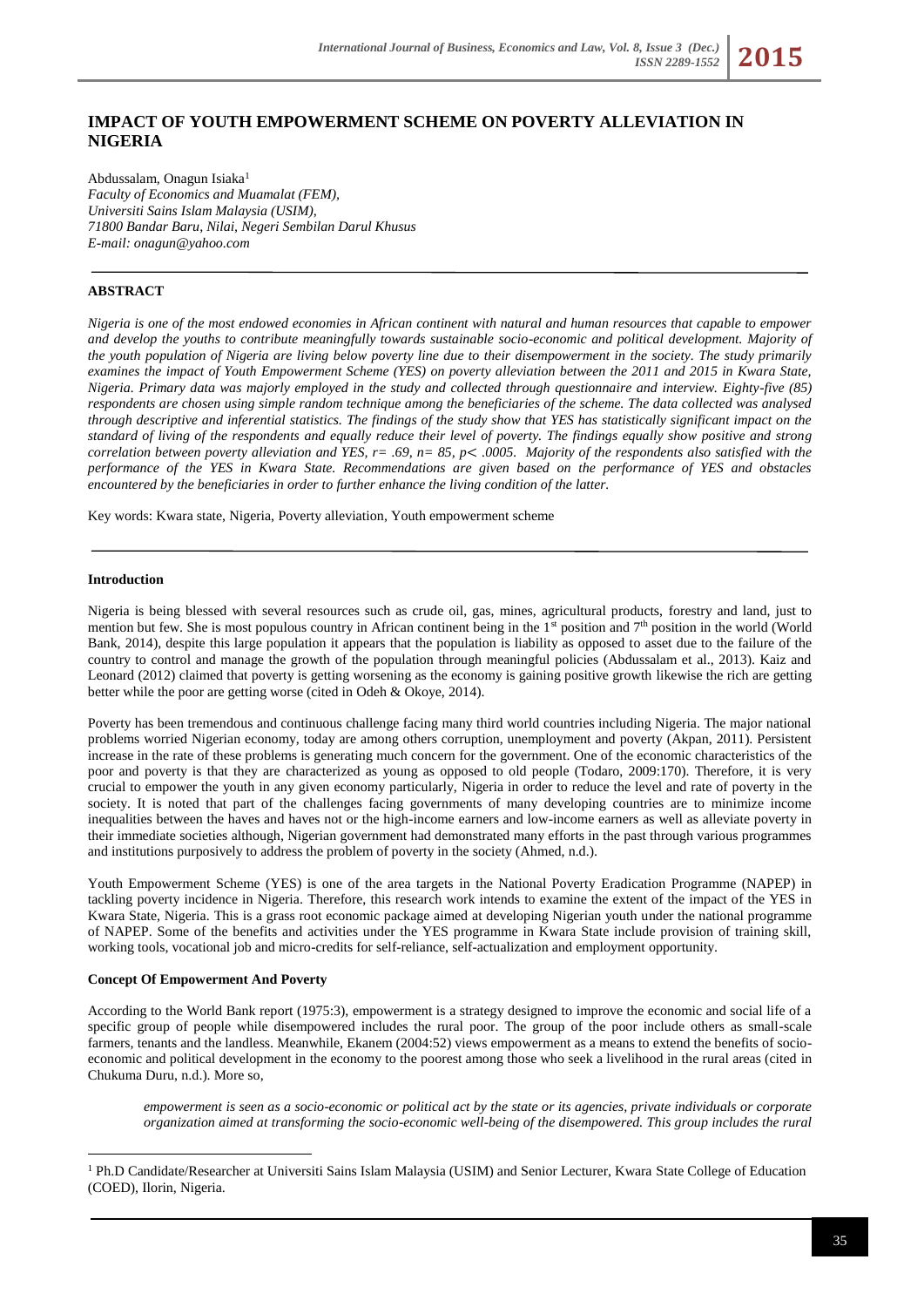*urban poor, small-scale farmers, the landless and the unemployed, but whose remuneration cannot afford them the basic necessities of life. The group is equally involved the sick and the maimed who cannot have access to quality healthcare services, the illiterate, who have no access to educational facilities and the destitute who cannot afford decent meals and shelter* (Chukuma Duru, n.d.).

For this study empowerment refers to the mean or way of enhancing the life condition of the powerless or less privileged ones (particularly, the youths) in the state. The youths are considered to be disempowered because they lack trainings, skills, experiences and credit facilities after their education and apprenticeship to demonstrate their potential and giftedness.

Whereas, poverty is defined as a severe deprivation of some basic human needs at the individual or household level inform of material and physical deprivation, this can be viewed as monetary term. In another view point is that poverty as the failure to attain basic capabilities such as being adequately nourished, living a healthy life, possession of skills to participate in economic and social-political life, permission to take part in community activities (Odeh & Okoye, 2014). Chukuma Duru (n.d.) views poverty as a situation of low income and/or low consumption. By World Bank (1990), poverty is inability to attain a minimum standard of living (cited in Chukuma Duru, n.d.). The concept of poverty is multidimensional and multi-facet in nature and the situation of poverty is depended on people to people, society to society, economy to economy and history to history. For more definition and concept of poverty, see Abdussalam 2014; Abdussalam & AbdulWahab 2014.

Fayemi's (2012) finding in his study carried out in Ogun state, Nigeria, shows that youth empowerment policy is the best for the alleviation of poverty among the youths in Ogun state. This indicates positive impact and relationship between the youth empowerment scheme and poverty alleviation. Similarly, in Ogun state, as the problem of poverty surfaces more youths are being empowered to tackle the problem although the finding revealed that the system is politically-influenced and biased.

### **Research Question**

Is there a relationship between poverty alleviation and Youth Empowerment Scheme (YES)?

### **RESEARCH HYPOTHESIS**

The following is the hypothesis of the study:

Ho: There is no relationship between poverty alleviation and Youth Empowerment Scheme (YES).

Ha: There is a relationship between poverty alleviation and Youth Empowerment Scheme (YES).

# **Study Area And Method Of Study**

The study was carried out in Ilorin, Kwara State and was based on the Youth Empowerment Scheme (YES) as one of antipoverty programme by the government. YES is one of the empowerment initiates under the National Poverty Eradication Programme (NAPEP) in Nigeria. The data were garnered through the use of primary data i.e. questionnaire and supported with interview. The questionnaire was distributed to one hundred and twenty (120) beneficiaries of YES under the State government.

The researcher personally visited the office of the Senior Special Adviser (SSA) on Youth Empowerment in Kwara State Governor office to administer the questionnaire. This was supplemented with personal interview with two staff of the YES programme. The list of the beneficiaries was presented to the researcher in which the respondents were chosen using Simple Random Technique (SRT). From the list, the contact addresses of the beneficiaries were drawn and located in the town while the others were met and filled the questionnaire in the YES office with the support of the staff.

Data collected were analysed using descriptive and inferential statistics. Percentages and frequencies were used to analyse the respondents' demographic characteristics and Pearson Product-moment Correlation Coefficient (r) was used to answer the research question and hypothesis of the study.

#### **Results And Discussion**

This section analyses the results of the study which includes demographic characteristics of the respondents and various categorical variables. Youth Empowerment Scheme (YES) is only continuous variable in the study and the reliability test ran on its items. The result of the reliability test of the scale shows that it has good internal consistency with Cronbach's Alpha Coefficient of .89 (see Hair et al., 2010 and Pallant, 2010:97).

| Variables           | Frequencies | Percentages (%) |  |
|---------------------|-------------|-----------------|--|
| Sex:                |             |                 |  |
| Male                | 50          | 58.8            |  |
| Female              | 35          | 41.2            |  |
| Age:<br>18-30 years | 63          | 74.1            |  |

| Table 1: Demographic Characteristics of the Respondents |  |  |
|---------------------------------------------------------|--|--|
|---------------------------------------------------------|--|--|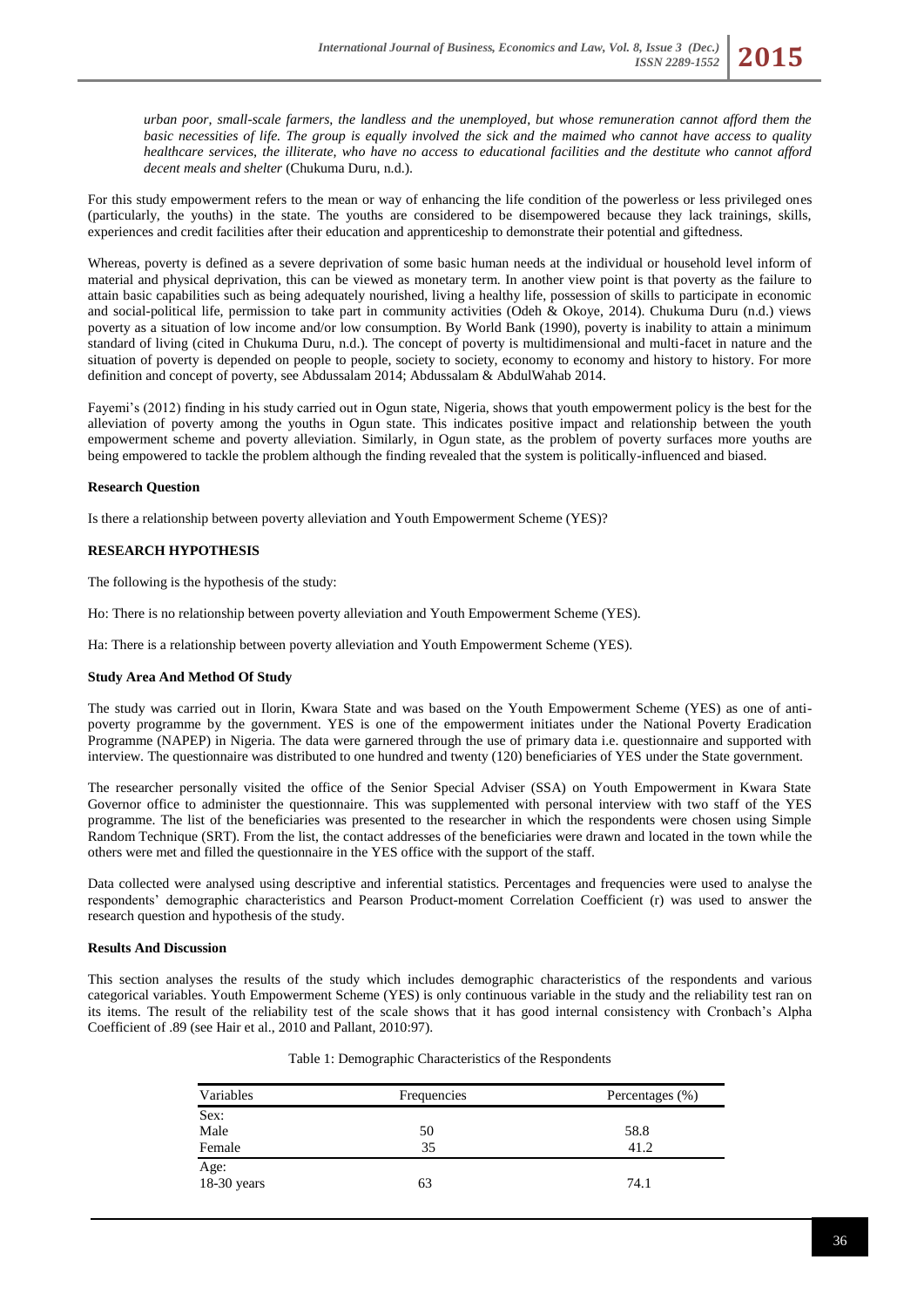| 31-40 years<br>$41-50$ years | 21<br>1          | 24.7<br>1.2 |
|------------------------------|------------------|-------------|
| Marital status:              |                  |             |
| Single                       | 69               | 81.2        |
| Married                      | 16               | 18.8        |
| Others                       | $\boldsymbol{0}$ | 0.0         |
| Household size:              |                  |             |
| $1 - 3$                      | 78               | 91.8        |
| $4-6$                        | 7                | 8.2         |
| $7-9$                        | $\boldsymbol{0}$ | 0.0         |
| 10 above                     | $\overline{0}$   | 0.0         |
| Education:                   |                  |             |
| Primary                      | $\overline{2}$   | 2.4         |
| Secondary                    | 19               | 22.4        |
| NCE/OND                      | 42               | 49.4        |
| First Degree/HND             | 22               | 25.9        |
| Master                       | $\boldsymbol{0}$ | 0.0         |
| Others                       | $\boldsymbol{0}$ | 0.0         |
| Total                        | 85               | 100.0       |

Table 1 shows that 58.8% of the respondents is male while the remaining 41.2% of the respondents is female. Majority of the respondents (74.1%) falls between the age range of 18-30 years while the minority of the respondents (25.9%) falls between the age range of 31 and above. Based on the marital status, most of the respondents (81.2%) are single and the the remaining of the respondents (18.8%) are married. This is not a surprise as the scheme is mainly established for the youth. Majority of the respondents (91.8%) have small family size below 4 while the remaining respondents (8.2%) have large family size above 4. This implies that majority of the respondents are just crossed to the status of economically active distribution of the population and new entrants to the labour market. In terms of education qualification of the respondents, 49.4% of the respondents hold N.C.E./OND certificates. This follows by 25.9%, 22.4% and 2.4% of the respondents who hold first degree/HND, secondary school certificate and primary school certificate respectively.

Table 2: Analysis of the Respondents with Duration, Vocational Training, Loans Received and their Primary Occupation

| Variables              | Frequencies | Percentages (%) |  |
|------------------------|-------------|-----------------|--|
| Duration:              |             |                 |  |
| Less than I year       | 7           | 8.2             |  |
| 1-2 years              | 24          | 28.2            |  |
| 2-3 years              | 30          | 35.3            |  |
| 3-4 years              | 20          | 23.5            |  |
| 4 years above          | 4           | 4.7             |  |
| Vocational training:   |             |                 |  |
| Yes                    | 69          | 81.2            |  |
| No                     | 16          | 18.8            |  |
| Loan received:         |             |                 |  |
| Yes                    | 70          | 82.4            |  |
| No                     | 15          | 17.6            |  |
| Primary occupation:    |             |                 |  |
| Farming                | 4           | 4.7             |  |
| Carpentry              | 3           | 3.5             |  |
| Hairdressing/barbering | 11          | 12.9            |  |
| Computer service       | 28          | 32.9            |  |
| Tailoring              | 8           | 9.4             |  |
| Microbusiness          | 15          | 17.6            |  |
| Others                 | 16          | 18.8            |  |
| Total                  | 85          | 100.0           |  |

Table 2 reveals that 61 respondents participated in YES between one and three years while the remaining 24 respondents participated in the YES between three years and above. Most of the respondents (81.2%) received vocational training while the remaining of the respondents (18.8%) did not receive vocational training in the YES. Similarly, majority of the respondents (82.4%) took loans while the remaining of the respondents (17.6%) did not take loans. Based on the primary occupation of the respondents, 32.9% of the respondents engaged in computer service. This follows by 17.6% and 12.9% of the respondents who engaged in microbusiness and hairdressing/barbering respectively. 9.4% and 4.7% of the respondents engaged in tailoring and farming respectively. 3.5% of the respondents engaged in carpentry while the remaining 18.8% of the respondents is others.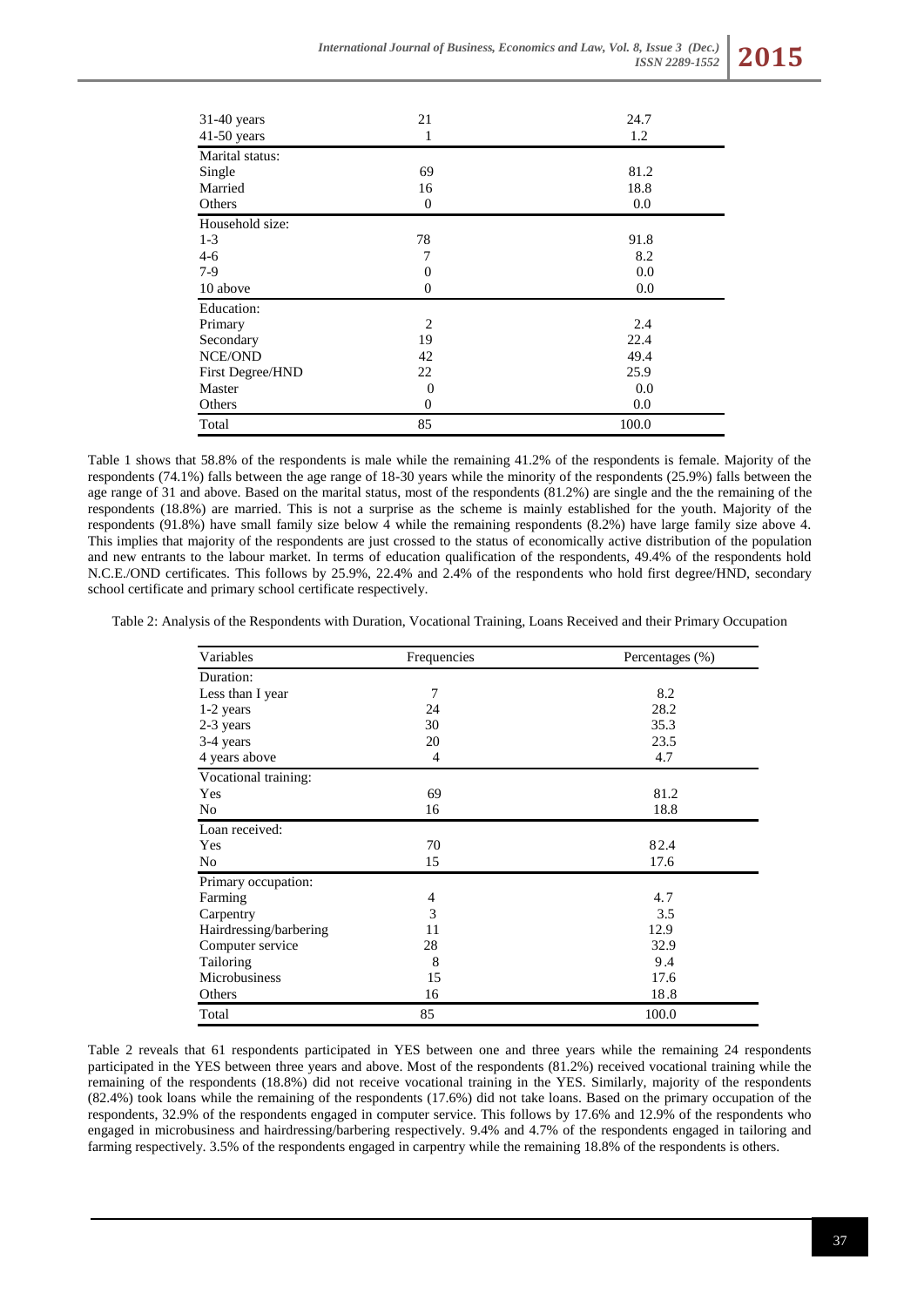

| Variables                         | Frequencies | Percentages $(\% )$ |  |
|-----------------------------------|-------------|---------------------|--|
| Improvement in Living Standard:   |             |                     |  |
| Yes                               | 66          | 77.6                |  |
| No                                | 19          | 22.4                |  |
| Evaluation:                       |             |                     |  |
| Effective                         | 65          | 76.5                |  |
| Ineffective                       | 20          | 23.5                |  |
| Assessment on performance:        |             |                     |  |
| Satisfactory                      | 59          | 69.4                |  |
| Non-satisfactory                  | 14          | 16.5                |  |
| No idea                           | 12          | 14.1                |  |
| Problems encountered:             |             |                     |  |
| Lacking access to loan            | 12          | 14.1                |  |
| Inadequate loan                   | 24          | 28.2                |  |
| Inadequate training and equipment | 24          | 28.2                |  |
| High interest rate                | 9           | 10.6                |  |
| Guarantor                         | 16          | 18.8                |  |
| Total                             | 85          | 100.0               |  |

Table 3: Perception of the Respondents on Improvement in Standard of Living, Evaluation of YES, Assessment on Performance of YES and Problems Encountered in YES

Table 3 displays that the majority of the respondents (77.6%) have improvement in their standard of living as compared with those respondents (22.4%) who have no improvement in their standard of living despite their participation in the YES programme. More so, majority of the respondents (76.5%) evaluate YES as an effective scheme while the remaining respondents (23.5%) see it as not effective. Most of the respondents (69.4%) are satisfied with the performance of the scheme while the respondents (16.5%) are not satisfied with the performance of the scheme. With all these positive results, the respondents still encountered with one problem or another in the YES programme in Kwara State, Nigeria. The top problems among others are inadequate loan as well as inadequate training and equipment which 28.2% each of the respondents encountered in the scheme. This follows by the problems of provision of guarantor, lacking access to loan and high interest rate, with 18.8%, 14.1% and 10.6% of the respondents respectively.

# Table 4: Results of Pearson Product Moment Correlation Coefficient (r) for the Hypothesis

**(i)**

| <b>Correlations</b> |                            |                        |                    |
|---------------------|----------------------------|------------------------|--------------------|
|                     |                            | poverty<br>alleviation | total yes<br>scale |
|                     | <b>Pearson Correlation</b> |                        | .685               |
| poverty alleviation | Sig. (2-tailed)            |                        | .000               |
|                     |                            | 85                     | 85                 |
| total yes scale     | <b>Pearson Correlation</b> | $.685**$               |                    |
|                     | Sig. (2-tailed)            | .000                   |                    |
|                     |                            | 85                     | 85                 |

\*\*. Correlation is significant at the 0.01 level (2-tailed).

**(ii)**

#### **Correlations**

| sex of respondents |                     |                            | poverty     | total yes |
|--------------------|---------------------|----------------------------|-------------|-----------|
|                    |                     |                            | alleviation | scale     |
| male               | poverty alleviation | <b>Pearson Correlation</b> |             | $.652**$  |
|                    |                     | $Sig. (2-tailed)$          |             | .000      |
|                    |                     | N                          | 50          | 50        |
|                    | total yes scale     | Pearson Correlation        | $.652**$    |           |
|                    |                     | $Sig. (2-tailed)$          | .000        |           |
|                    |                     | N                          | 50          | 50        |
| female             | Poverty alleviation | Pearson Correlation        |             | $.721**$  |
|                    |                     | $Sig. (2-tailed)$          |             | .000      |
|                    |                     | N                          | 35          | 35        |
|                    | total yes scale     | <b>Pearson Correlation</b> | $.721**$    |           |
|                    |                     | $Sig. (2-tailed)$          | .000        |           |
|                    |                     | N                          | 35          | 35        |

\*\*. Correlation is significant at the 0.01 level (2-tailed).